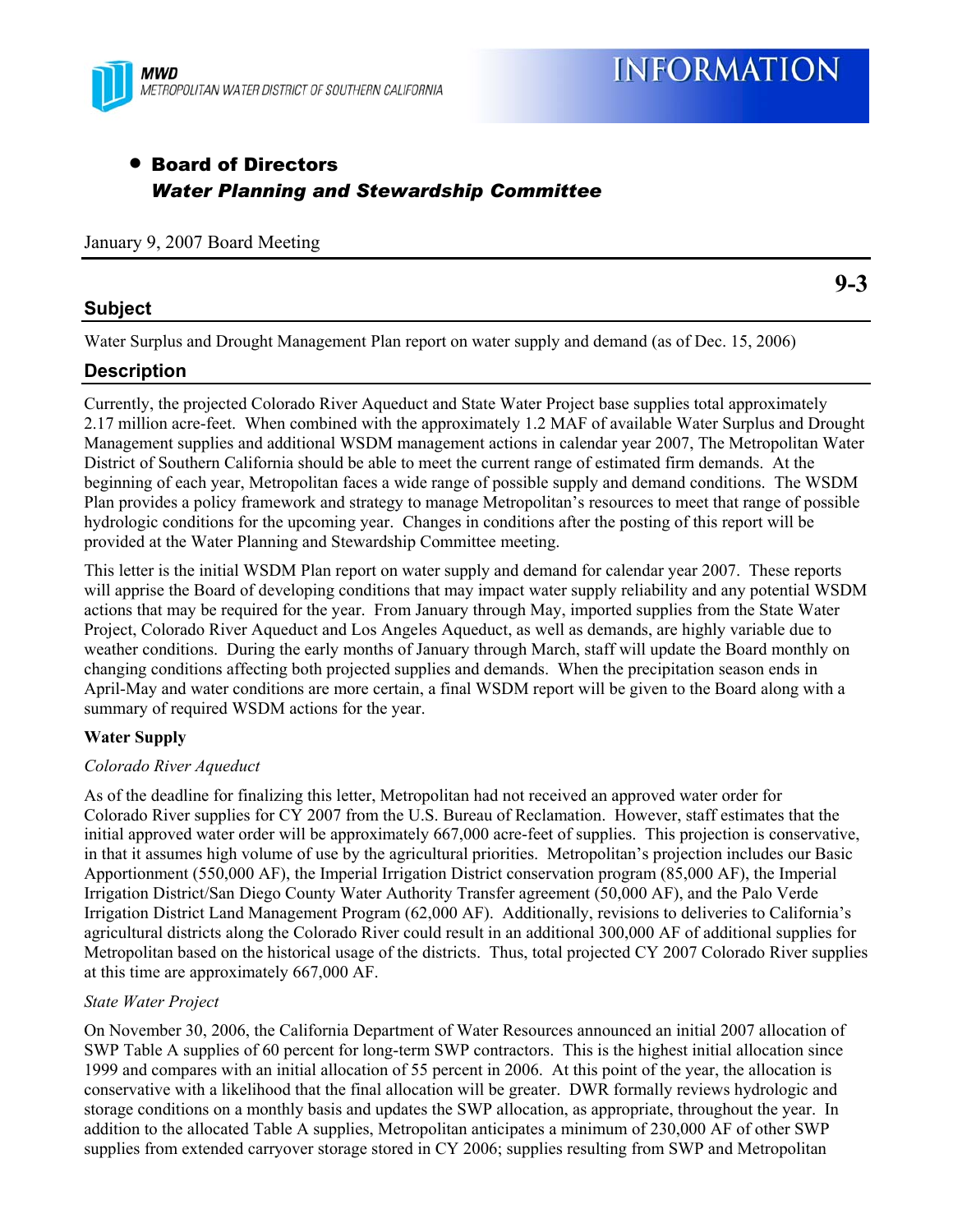outages in CY 2006; Metropolitan's exchange agreement with the Desert Water Agency and Coachella Valley Water District; and additional agreements with the San Bernardino Valley Municipal Water District and the city of Port Hueneme. Total CY 2007 supplies, at this point, are projected at approximately 1.50 MAF.

*WSDM Supplies and Management Actions* 

Beyond these base CRA and SWP supplies, Metropolitan has approximately 2.5 MAF of supplies in WSDM resource reserves. These supplies include both surface storage and groundwater storage agreements. Because of operational constraints, the entire balance may not be available in any one year. Staff estimates that the total available WSDM supplies that could be accessed is approximately 1.2 MAF. A summary of the available WSDM supplies and storage/take capabilities for CY 2007 is presented below and a detailed listing is included as **Attachment 1**.

| <b>WSDM Supplies for CY 2007</b> |                                           |                                          |                                 |                                |  |  |  |
|----------------------------------|-------------------------------------------|------------------------------------------|---------------------------------|--------------------------------|--|--|--|
| Program                          | Projected 1/1/07<br><b>Storage Levels</b> | <b>Capacity Available</b><br>for Storage | <b>CY 2007 Take</b><br>Capacity | <b>CY 2007 Put</b><br>Capacity |  |  |  |
| CRA Storage *                    | 360,500                                   | 575,000                                  | 185,000                         | 349,000                        |  |  |  |
| SWP Storage **                   | 1,008,300                                 | 352,700                                  | 744,500                         | 556,200                        |  |  |  |
| In-Region Storage ***            | 1,144,700                                 | 567,600                                  | 282,700                         | 191,650                        |  |  |  |
| <b>Total</b>                     | 2,513,500                                 | 1,495,300                                | 1,212,200                       | 1,096,850                      |  |  |  |

\* CRA storage does not include 70,000 acre-feet of storage in the Hayfield Program<br>\*\* SWD storage includes surface. For and conjunctive we starage. Does not include

\*\* SWP storage includes surface, flex and conjunctive use storage. Does not include SWP southern reservoir storage and extended carryover

In-Region storage includes surface, cyclic storage and conjunctive use storage

Also available for CY 2007 under the WSDM Plan are WSDM water management actions that include increased voluntary short-term conservation and delivery reductions of non-firm demands.

#### **Demand**

Projected total demands on Metropolitan for CY 2007 range from a low of 1.8 MAF under wet/cool conditions to a high of 2.7 MAF under hot/dry conditions. These projections include a projected range for firm demands of 1.6 MAF to 2.2 MAF. Under normal hydrologic conditions, demands are projected to be 2.2 MAF. As a point of reference, Metropolitan's demand for CY 2006 was approximately 2.2 MAF.

### **Policy**

By Minute Item 43514, dated April 13, 1999, the Board adopted the Water Surplus and Drought Management Plan.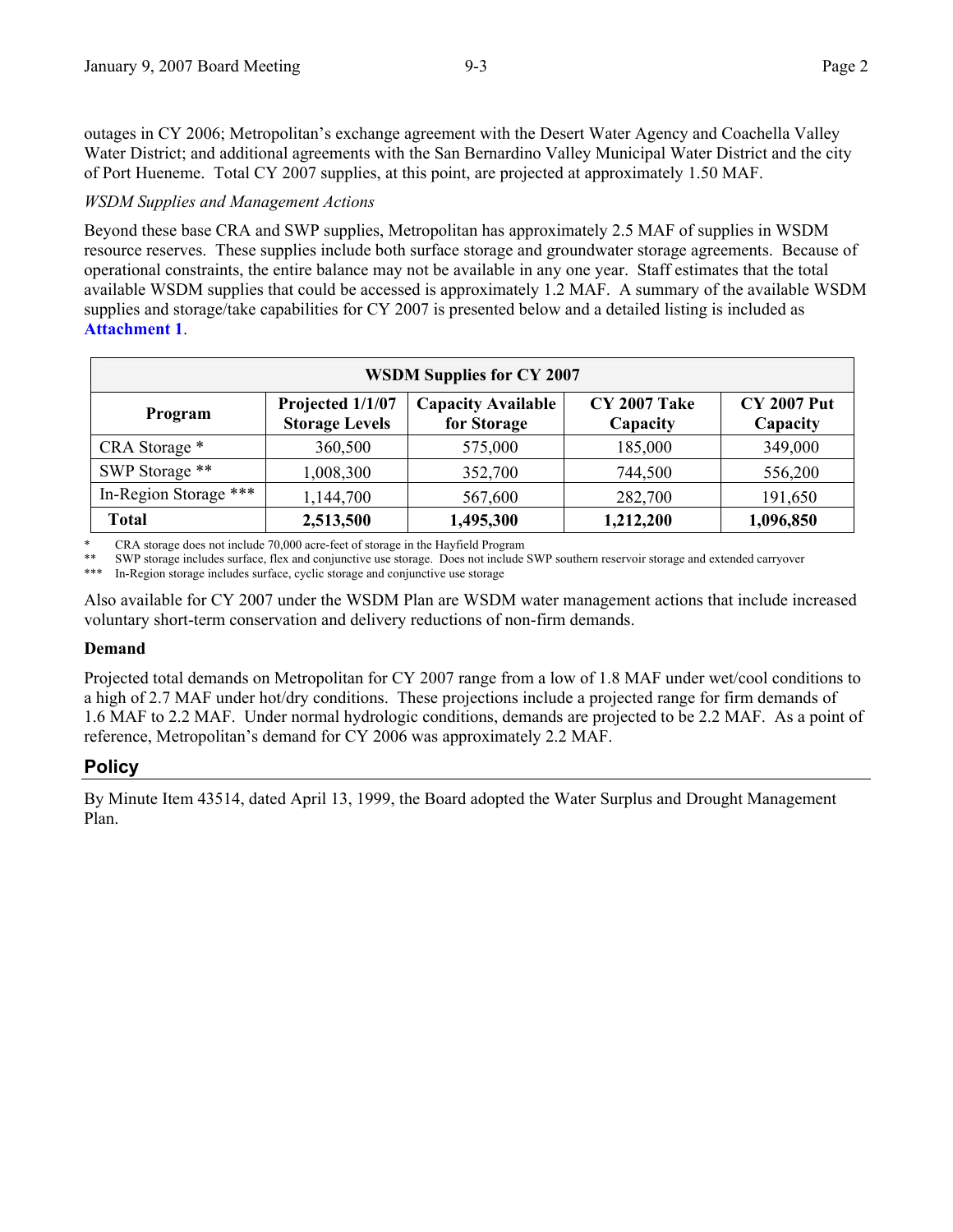# **Fiscal Impact**

None

12/18/2006 *Stephen N. Arakawa Date* 

*Manager, Water Resource Management* 

12/21/2006 *Jeffrey Kightlinger General Managey Date* 

**Attachment 1 – WSDM Supplies for CY 2007**  BLA #4870